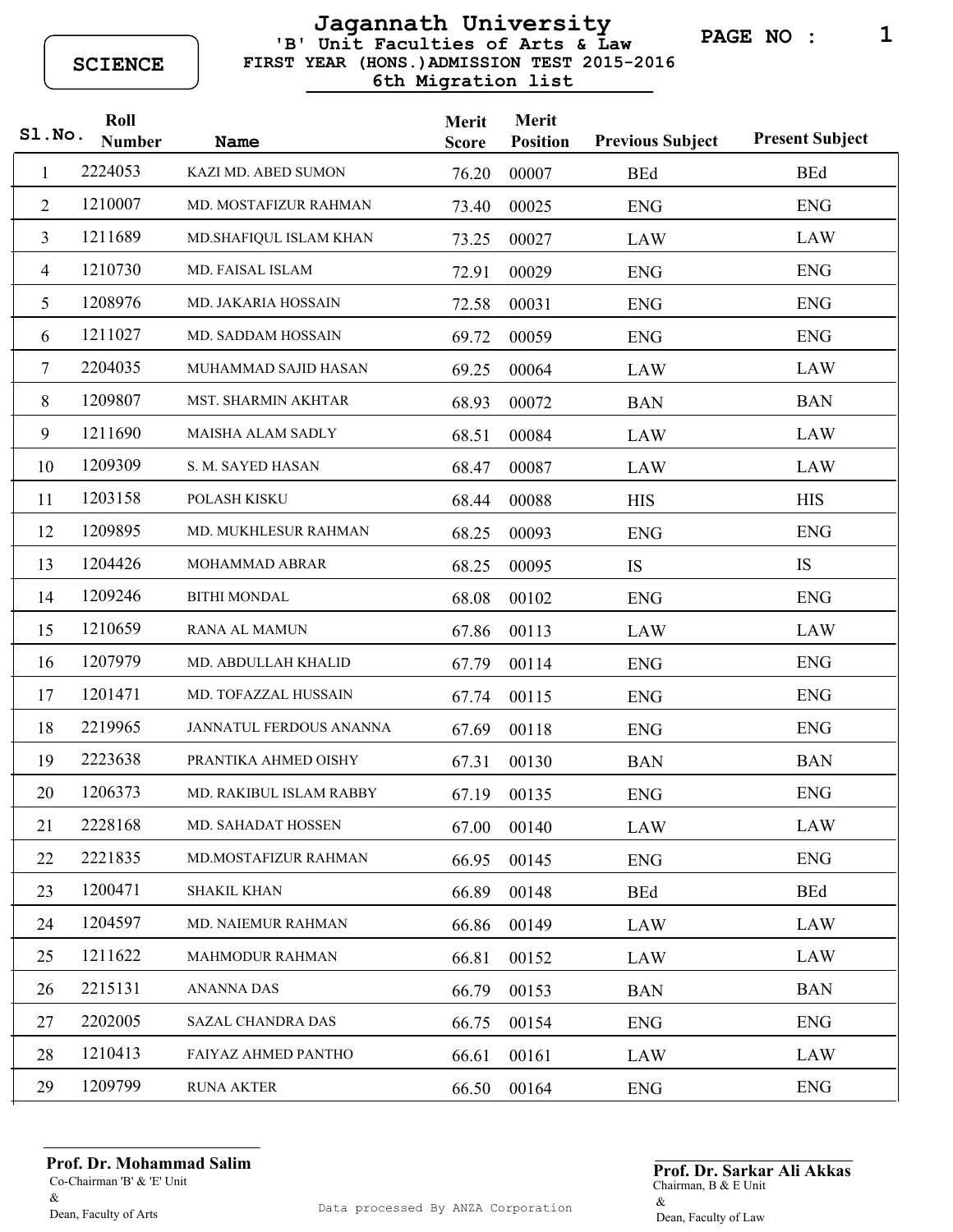## **FIRST YEAR (HONS.)ADMISSION TEST 2015-2016 'B' Unit Faculties of Arts & Law Jagannath University 6th Migration list**

**PAGE NO : 2**

| Sl.No. | Roll<br><b>Number</b> | Name                         | Merit<br><b>Score</b> | Merit<br><b>Position</b> | <b>Previous Subject</b> | <b>Present Subject</b> |
|--------|-----------------------|------------------------------|-----------------------|--------------------------|-------------------------|------------------------|
| 30     | 1210516               | SADIA AFROJ TITHI            | 66.50                 | 00166                    | <b>ENG</b>              | <b>ENG</b>             |
| 31     | 1206790               | MD. SIRAZUL ISLAM            | 66.40                 | 00177                    | <b>LAW</b>              | <b>LAW</b>             |
| 32     | 2225724               | <b>MONIR HOSSEN</b>          | 66.37                 | 00179                    | <b>ENG</b>              | <b>ENG</b>             |
| 33     | 1210839               | <b>JANNATUN NAYEM</b>        | 66.26                 | 00182                    | LAW                     | <b>LAW</b>             |
| 34     | 1202753               | ABDULLAH AN NOMAN            | 66.25                 | 00186                    | <b>HIS</b>              | <b>HIS</b>             |
| 35     | 2208031               | SOMAYA HOSSAIN AURPA         | 66.20                 | 00187                    | <b>BAN</b>              | <b>BAN</b>             |
| 36     | 1211219               | NUSRAT JAHAN BITHY           | 66.02                 | 00191                    | LAW                     | <b>LAW</b>             |
| 37     | 1208968               | MD. JINNATUL FERDOUS         | 65.99                 | 00192                    | LAW                     | LAW                    |
| 38     | 2224732               | MOHIBUL ISLAM                | 65.98                 | 00193                    | <b>ENG</b>              | <b>ENG</b>             |
| 39     | 1210397               | MD. AHOSHAN HABIB MOJNU      | 65.94                 | 00197                    | <b>ENG</b>              | <b>ENG</b>             |
| 40     | 1203065               | MD. KAYUM KHAN               | 65.92                 | 00198                    | <b>ENG</b>              | <b>ENG</b>             |
| 41     | 2203799               | <b>FAHIM CHOWDHURY</b>       | 65.90                 | 00200                    | <b>LAW</b>              | LAW                    |
| 42     | 2218003               | MD. JWEL ISLAM               | 65.89                 | 00201                    | I <sub>H</sub>          | I <sub>H</sub>         |
| 43     | 2227745               | MD. MONIR MIA                | 65.81                 | 00203                    | <b>ENG</b>              | <b>ENG</b>             |
| 44     | 2214165               | MD. SAIKAT JAHAN             | 65.75                 | 00208                    | $\rm I \rm H$           | IH                     |
| 45     | 1200860               | MD. NURUZZAMAN MAMUN         | 65.71                 | 00212                    | <b>HIS</b>              | <b>HIS</b>             |
| 46     | 1205125               | MD. SAJIB                    | 65.48                 | 00220                    | <b>HIS</b>              | <b>HIS</b>             |
| 47     | 1202485               | <b>SHARMIN AKTER</b>         | 65.36                 | 00224                    | <b>LAW</b>              | <b>LAW</b>             |
| 48     | 1207909               | KHOSROSE ZAHAN SAYEMA        | 65.31                 | 00225                    | PHI                     | PHI                    |
| 49     | 1205009               | A. S. M. ZULHAZ              | 65.30                 | 00226                    | LAW                     | <b>LAW</b>             |
| 50     | 1201825               | MD. MAHFUZUR RAHMAN          | 65.26                 | 00228                    | PHI                     | PHI                    |
| 51     | 1203979               | MD NEAZ MORSHED              | 65.15                 | 00237                    | <b>LAW</b>              | <b>LAW</b>             |
| 52     | 1205112               | <b>SULTAN MD. WASI</b>       | 65.05                 | 00239                    | <b>ENG</b>              | <b>ENG</b>             |
| 53     | 2203109               | <b>MAHBUB HASAN</b>          | 65.00                 | 00245                    | <b>ENG</b>              | <b>ENG</b>             |
| 54     | 2209404               | MD. SAKHAWAT HOSSAIN         | 65.00                 | 00248                    | <b>HIS</b>              | <b>HIS</b>             |
| 55     | 2222999               | H. M. ABDUR ROSHID           | 64.91                 | 00252                    | LAW                     | LAW                    |
| 56     | 1208553               | <b>MD. MASHIUR RAHMAN</b>    | 64.88                 | 00254                    | <b>IS</b>               | IS                     |
| 57     | 1202614               | <b>FARHAN FUAD NUR HEERA</b> | 64.84                 | 00259                    | PHI                     | PHI                    |
| 58     | 1211798               | MD UZZAL MIA                 | 64.83                 | 00261                    | LAW                     | LAW                    |

Co-Chairman 'B' & 'E' Unit  $\&$ Dean, Faculty of Arts **Prof. Dr. Mohammad Salim Prof. Dr. Sarkar Ali Akkas** 

Chairman, B & E Unit & Dean, Faculty of Law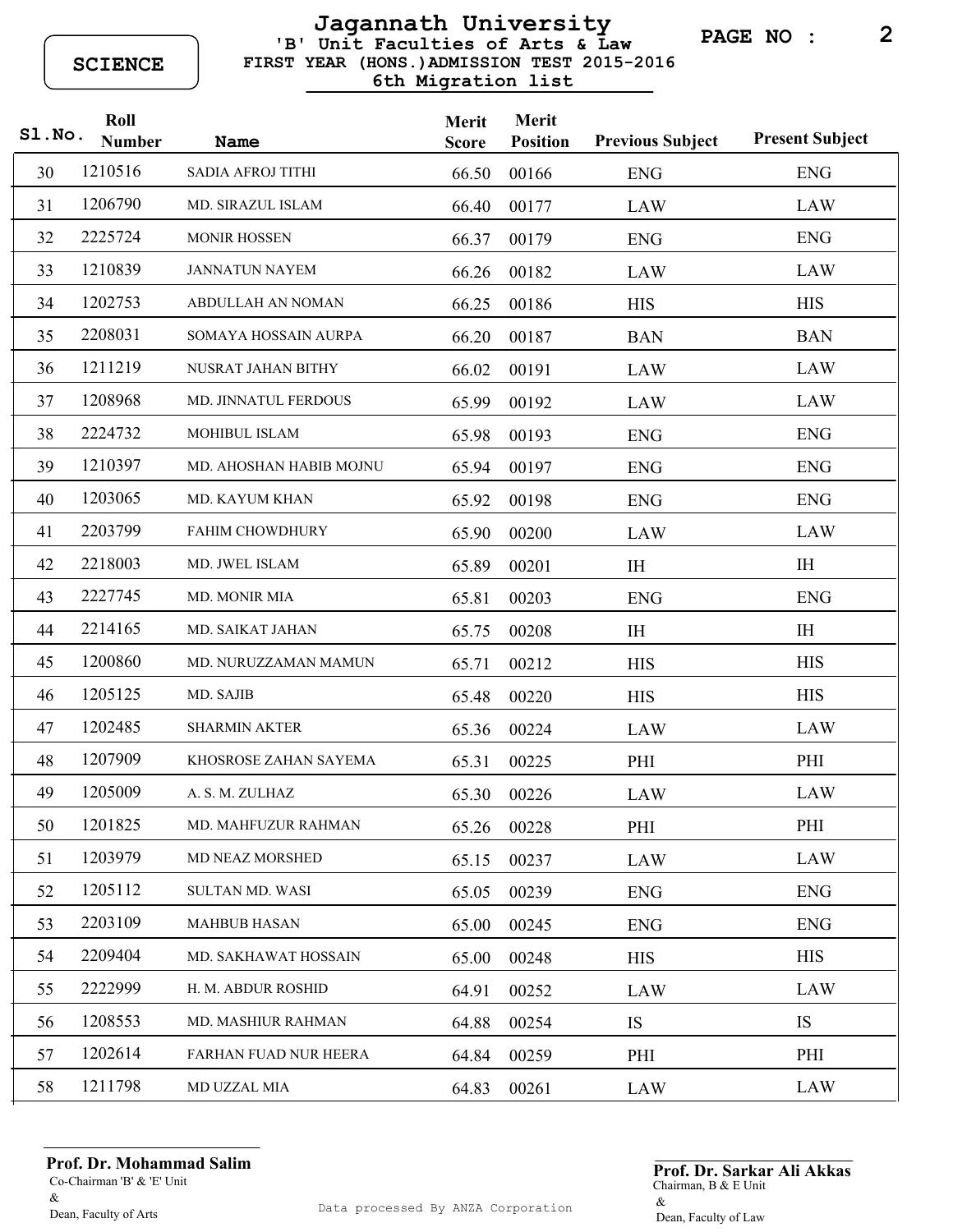## **FIRST YEAR (HONS.)ADMISSION TEST 2015-2016 'B' Unit Faculties of Arts & Law Jagannath University 6th Migration list**

**PAGE NO : 3**

| S1.No. | Roll<br><b>Number</b> | <b>Name</b>                  | Merit<br><b>Score</b> | <b>Merit</b><br><b>Position</b> | <b>Previous Subject</b> | <b>Present Subject</b> |
|--------|-----------------------|------------------------------|-----------------------|---------------------------------|-------------------------|------------------------|
| 59     | 1210496               | MD. RASEL MIA                | 64.76                 | 00264                           | <b>BAN</b>              | <b>BAN</b>             |
| 60     | 1200316               | <b>MARUF AHMED MASUM</b>     | 64.75                 | 00266                           | <b>LAW</b>              | <b>LAW</b>             |
| 61     | 1205379               | MD. HARUN-OR-RASHID          | 64.75                 | 00267                           | <b>ENG</b>              | <b>ENG</b>             |
| 62     | 1204211               | MD. ALI AKBAR                | 64.69                 | 00269                           | LAW                     | <b>LAW</b>             |
| 63     | 2227449               | MD. RAYHANUL HAQUE           | 64.65                 | 00271                           | <b>BAN</b>              | <b>BAN</b>             |
| 64     | 1209044               | <b>SAMOLI RANI</b>           | 64.55                 | 00278                           | <b>BAN</b>              | <b>BAN</b>             |
| 65     | 1207044               | <b>BAIG SHOAIB AHAMED</b>    | 64.50                 | 00282                           | LAW                     | <b>LAW</b>             |
| 66     | 2215491               | HRIDITA HOQUE DOLON          | 64.50                 | 00283                           | <b>ENG</b>              | <b>ENG</b>             |
| 67     | 2214344               | <b>MD.SOHEL RANA</b>         | 64.47                 | 00289                           | <b>BAN</b>              | <b>BAN</b>             |
| 68     | 1203351               | MD. ABDUL KARIM              | 64.46                 | 00291                           | <b>ENG</b>              | <b>ENG</b>             |
| 69     | 2201722               | <b>MD. TANVIR HASAN ASIF</b> | 64.36                 | 00299                           | <b>LAW</b>              | <b>LAW</b>             |
| 70     | 1202848               | MD. ASIF HOSSAIN RONY        | 64.29                 | 00303                           | <b>BAN</b>              | <b>BAN</b>             |
| 71     | 2226301               | MD. SOLAYMAN KHAN            | 64.03                 | 00313                           | <b>BAN</b>              | <b>BAN</b>             |
| 72     | 1207385               | MD. AL-AMIN                  | 64.01                 | 00314                           | <b>HIS</b>              | <b>HIS</b>             |
| 73     | 1209580               | MD. ABDUL LOTIF              | 63.97                 | 00319                           | <b>ENG</b>              | <b>ENG</b>             |
| 74     | 2218122               | MST. JANNATUL FERDOWSI SIMA  | 63.94                 | 00321                           | <b>BAN</b>              | <b>BAN</b>             |
| 75     | 1203224               | MD. FOYSAL AZAM              | 63.83                 | 00326                           | <b>ENG</b>              | <b>ENG</b>             |
| 76     | 1207796               | MD. AKTARUZZAMAN MASUM       | 63.83                 | 00327                           | <b>BAN</b>              | <b>BAN</b>             |
| 77     | 1204996               | MAHAMUDUL ISLAM RIYADH       | 63.80                 | 00329                           | IH                      | IH                     |
| 78     | 1201416               | ROBAET HOSSEN                | 63.75                 | 00333                           | PHI                     | PHI                    |
| 79     | 1206341               | MD. NUR ALAM NAYEM           | 63.51                 | 00346                           | <b>BAN</b>              | <b>BAN</b>             |
| 80     | 1212333               | <b>SANZIDA AKTER</b>         | 63.50                 | 00348                           | <b>LAW</b>              | <b>LAW</b>             |
| 81     | 1208565               | SADIA AFROJ FLORA            | 63.50                 | 00350                           | <b>LAW</b>              | <b>LAW</b>             |
| 82     | 1203235               | <b>SALMA AKTER</b>           | 63.50                 | 00352                           | <b>LAW</b>              | <b>LAW</b>             |
| 83     | 1203768               | <b>AFRIN JAHAN</b>           | 63.43                 | 00357                           | IH                      | I <sub>H</sub>         |
| 84     | 1206322               | MD. SHOAIB ARMAN             | 62.97                 | 00380                           | <b>LAW</b>              | <b>LAW</b>             |
| 85     | 1202332               | ABDUL AWAL KHAN TITU         | 62.97                 | 00382                           | <b>BEd</b>              | <b>BEd</b>             |
| 86     | 2228172               | MD. MAHADI HASSAN            | 62.91                 | 00387                           | PHI                     | PHI                    |
| 87     | 1202673               | MD. IMRAN HOSSAN             | 62.83                 | 00390                           | <b>LAW</b>              | <b>LAW</b>             |

Co-Chairman 'B' & 'E' Unit  $\&$ Dean, Faculty of Arts **Prof. Dr. Mohammad Salim Prof. Dr. Sarkar Ali Akkas** 

Chairman, B & E Unit & Dean, Faculty of Law